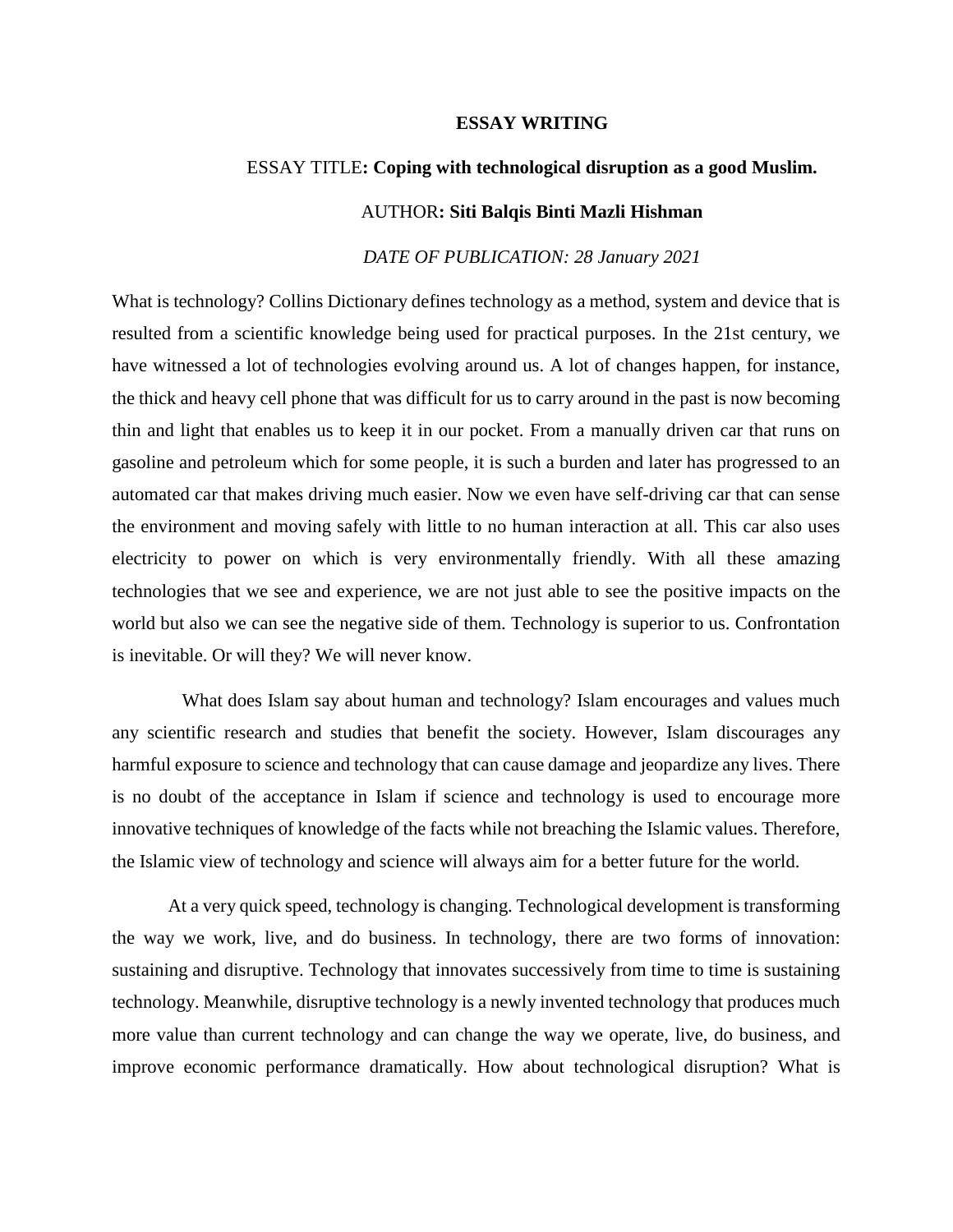disruption? Disruption as defined in the Cambridge Dictionary is the action of preventing something, especially a system, process, or event, from continuing as usual or as expected.

Disruption is also defined as an action of completely changing the traditional way that an industry or market operates by using new methods or technology. So what does technological disruption mean? Technological disruption or disruptive technology is one that displaces an existing technology and shakes up the industry or a ground-breaking product that develops an entirely new industry, an invention that affects the way markets, sectors, or companies function significantly as it has characteristics that are recognizably superior that sweep away the structures or replace its behaviors. Disruptive technology includes online news sites, e-commerce, GPS systems, and ride-sharing apps. An automobile, electricity service, and television are also disruptive technologies. One example of how disruptive technology works is a personal computer or PC which has replaced the typewriter that had been used a lot in the past and this has also changed the way we connect and communicate. Another example of disruptive technology is email. The way we communicate has been changed by email, essentially displacing letter-writing and disrupting the postal and greeting card industries. Those are just the tip of the iceberg of disruptive technology and there are way more existing in the world.

But the real question here is how do we cope with technological disruption? How do we deal with that? Since the invention of the internet, disruptive technology has continuously given rise to the new markets and displaced existing commercial leaders, yet disruptive innovation is nothing new. As quoted by Ryan Kavanaugh, an American businessman, "The key is to embrace disruption and change early. Don't react to it decades later. You can't fight innovation,". There are a lot of ways to cope with disruptive technology but as a good Muslim, how do we cope with that? We should be comfortable using this technology although we will be facing trials and errors. It is okay to fail. Do not be afraid to try new things especially with technology. Be confident and bold with it. Even in Islam, we are taught to never give up and it's okay to fall. You can always get back up and try again, again and again. Experience is also a key when it comes to technology. If we are not experienced enough, we will always face a lot of challenges and soon we will feel such a burden with disruptive technology. Our prophet did also face a lot of challenges trying to spread Islam in the past and he managed to go through all that with an open heart and with such patience. This is what we should learn and practice; be patient and persistent. Islamic civilization is no